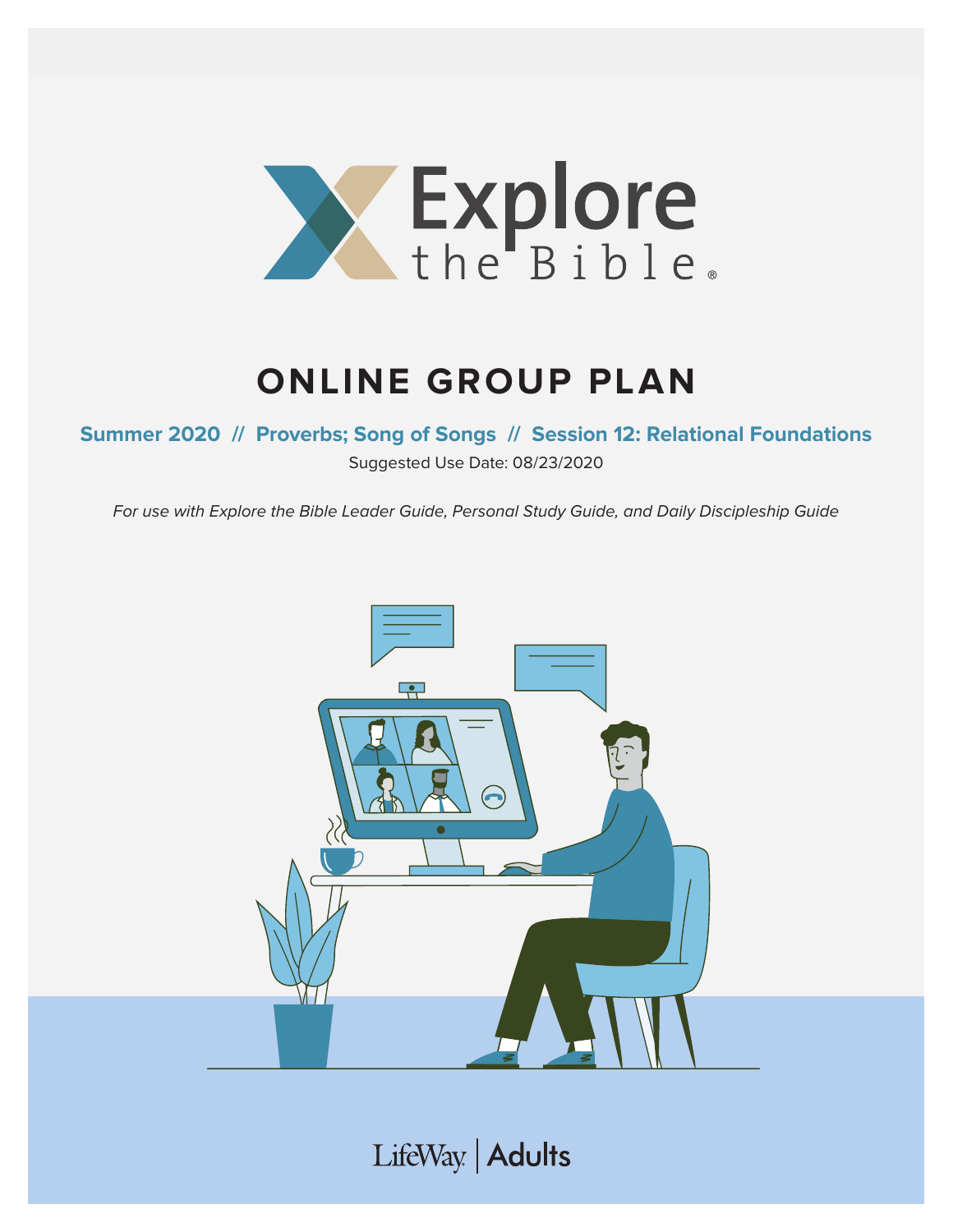## **PREPARATION**

#### **Best Practices for Leading an Online Group**



**PRAY** for your group members and for God to grant you insight as you study and prepare your Bible study session. Do this throughout the week.

**SCHEDULE** your group's online Bible study using the online meeting tool you prefer Invite group members and guests to participate using a meeting ID if required by your online meeting tool. **[Click here](https://s3.amazonaws.com/LWbranding/bsfl2019/2020/04/Online_Bible_Study_Best_Practices.pdf)** to view a Best Practices document for online groups.



**SEND** digital copies of the next session to group members who do not have a print copy. If using the Personal Study Guide, encourage group members to read the passage and comments for the next session. If you are using the Daily Discipleship Guide, encourage your group members to follow up your session by engaging with the five daily Bible readings.



**CONNECT** with your group via email or text messaging early in the week.

Create your own message:

- Briefly tell the group the title of your next Bible study, why it is important, and what they will learn.
- Challenge group members to study before the group session if your group uses a Personal Study Guide; remind group members to follow up your online study with their daily readings if your group uses the Daily Discipleship Guide.
- Remind group members when your group will meet online.

Or copy and paste this suggested wording into the email or text message to your group:

When we give ourselves to Christ, we become God's children. In His wisdom, He tells us that He made our lives for sharing with others, not hoarding for ourselves. That's why healthy relationships matter. I hope you'll join us as we discuss our relationships with God and other people!

**WEEKLY MESSAGE**

Read Song of Songs 2:15–3:5 and the comments for Session 12 in the Personal Study Guide or Daily Discipleship Guide, noting the imperatives given by Solomon. How do the imperatives given in this passage relate to each other?

We will meet at (add time) using (name of online tool). Here is the link to our meeting: (add meeting ID if your online tool doesn't do that automatically)

### LifeWay | Adults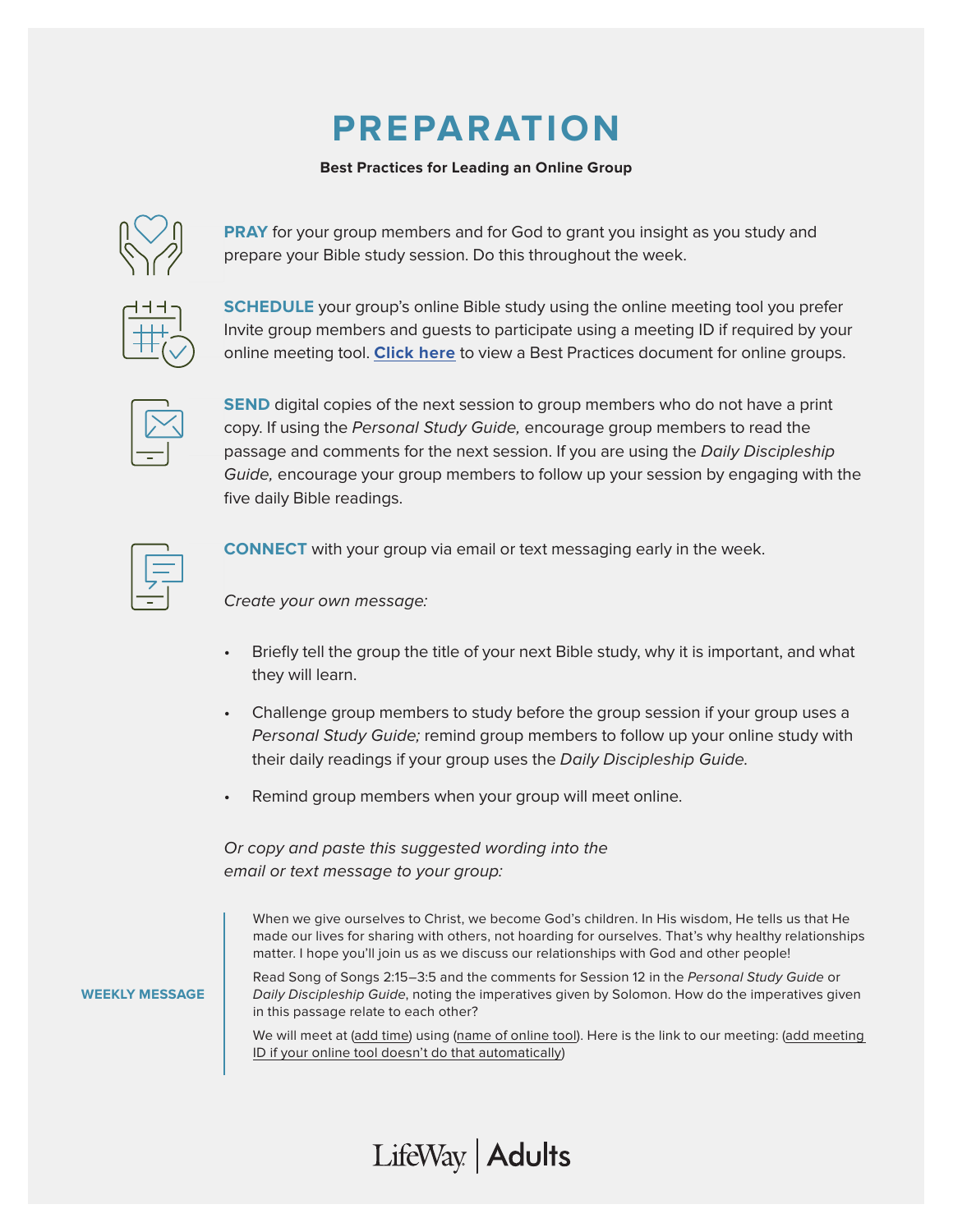

**PREPARE** to lead your group's Bible study.

- **Study** Song of Songs 1:1–5:1, giving particular attention to 2:15–3:5 and noting the beauty of the language and imagery as the writer described the love between a husband and wife.
- **Listen** to the Explore the Bible Adult Leader Podcast. Go to **[goExploreTheBible.](https://goexplorethebible.com/adults-training/) [com/Adults-Training](https://goexplorethebible.com/adults-training/)** for an overview of the main points and key ideas from each session.
- **Visit** the Explore the Bible blog for additional leader helps at **[goExploreTheBible.](https://goexplorethebible.com/blog/) [com/L](https://goexplorethebible.com/blog/)eader-Helps**
- **Create** your teaching plan for guiding your group's online Bible study experience. Use the Online Group Plan on the next pages as a starting point, modifying it for your group as needed. Consult the Adult Commentary, QuickSource, and Leader Pack for additional ideas and resources.

**REMIND** your group members to study and prepare via another email or text message closer to the day your group meets.

Include a quote from the Personal Study Guide, a question, or an insight you plan to discuss with the group when you meet online.



### **HELPFUL LINKS**

- Explore the Bible main landing page: **[goExploreTheBible.com](https://goexplorethebible.com/)**
- Digital version of Explore the Bible: **[curriculum.lifeway.com](https://curriculum.lifeway.com/#/)**
- Explore the Bible leader helps: **[goExploreTheBible.com/L](https://goexplorethebible.com/blog/)eader-Helps**
- Explore the Bible Podcast: **[goExploreTheBible.com/Adults-Training](https://goexplorethebible.com/adults-training/)**
- Free Coronavirus links and leader helps: **[lifeway.com/coronavirus](https://www.lifeway.com/coronavirus)**

LifeWay | Adults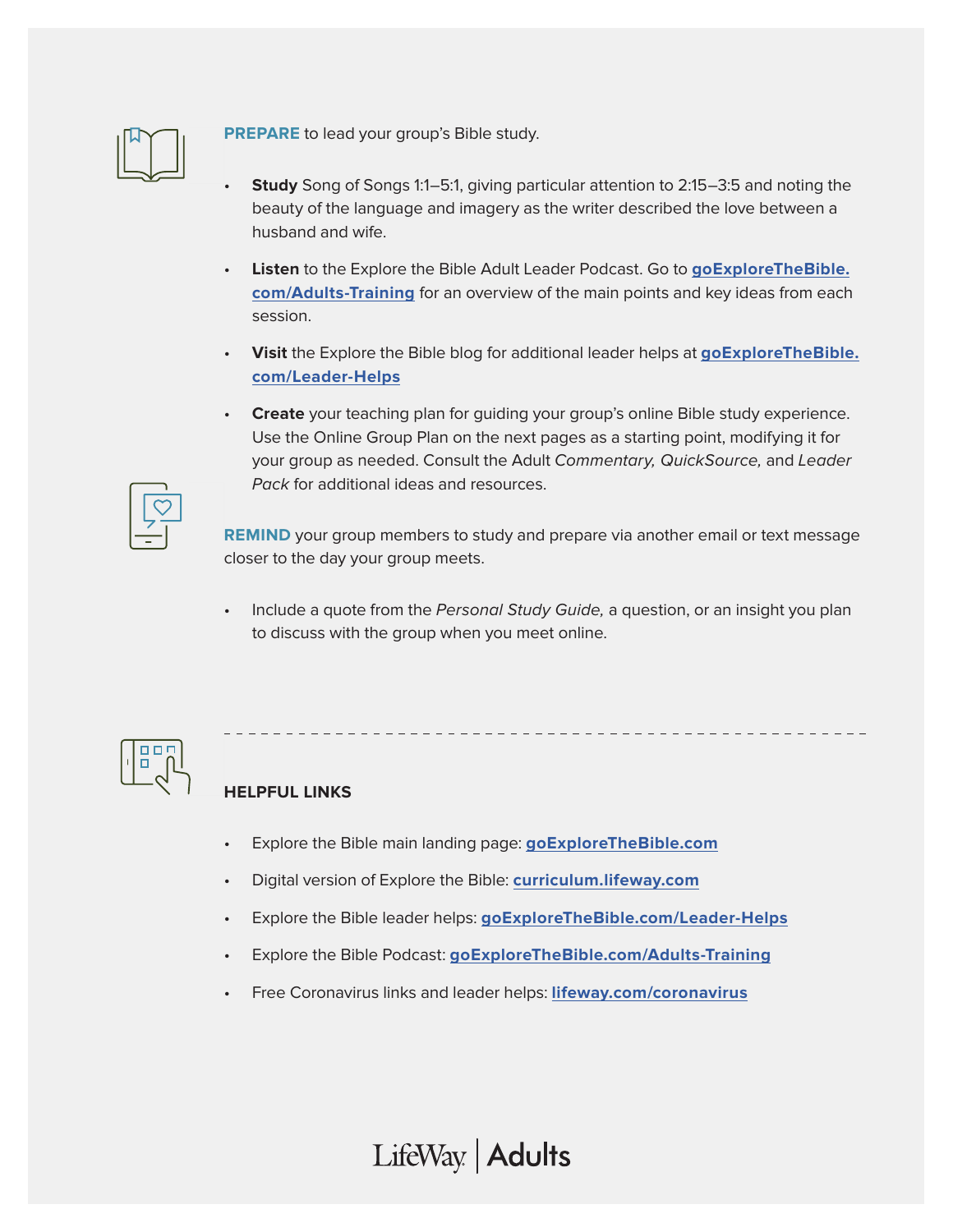

**Explore the Bible** // Summer 2020 // Proverbs; Song of Songs // Session 12: Relational Foundations

**GREET:** Welcome participants as they join the online group and greet them on NOTES camera with a "heart" sign (formed by bending fingers of both hands at the joints, touching fingernails to fingernails and thumb to thumb). When most of the group has joined, ask, **When you see a "heart" sign or a picture of a "valentine heart," what comes to your mind? What are some ways people use the word "love" in today's culture? In what ways can love be viewed as both positive and negative?**

**TRANSITION:** Explain that the Bible contains a variety of literary types, including Song of Songs (or Song of Solomon), which is essentially a love song or poem celebrating the biblical ideals of marital love. The poem serves as a chronicle of Solomon's romantic relationship with the Shulammite [SHOO lam ight] woman. Five "voices" are heard in the poem: Solomon (the man/groom; see 1:8-11); the Shulammite woman (the woman/bride; see 1:2-4); a narrator (see 3:6-8); a group of young female attendants (see 6:1); and a group of brothers (see 8:8-9). Indicate that this session reveals God created human beings to have healthy, positive relationships with Him and with one another. This truth is an especially important foundation for the love and marriage of a man and woman. Option: Use the Extra! idea. See **[goExploreTheBible.com/LeaderExtras](https://goexplorethebible.com/leaderextras/)**

**INTRODUCE:** Enlist a volunteer among the group to read aloud **Song of Songs 2:15.** After the reading, ask listeners, **What mental picture did you form on hearing this verse?**

**GUIDE:** Remind the group that poetry and songs commonly use words and images figuratively—that is, the words and images represent something else in an artful and often emotional way. Lead the group to scan the paragraph beginning "Despite a variety of interpretations …" on page 112 of the PSG (DDG, p. 103) to discover what the key words and images of verse 15 represent. Explain that the verse describes the beauty of a man and woman in love and anticipating their marriage.

© 2020 LifeWay Christian Resources **1**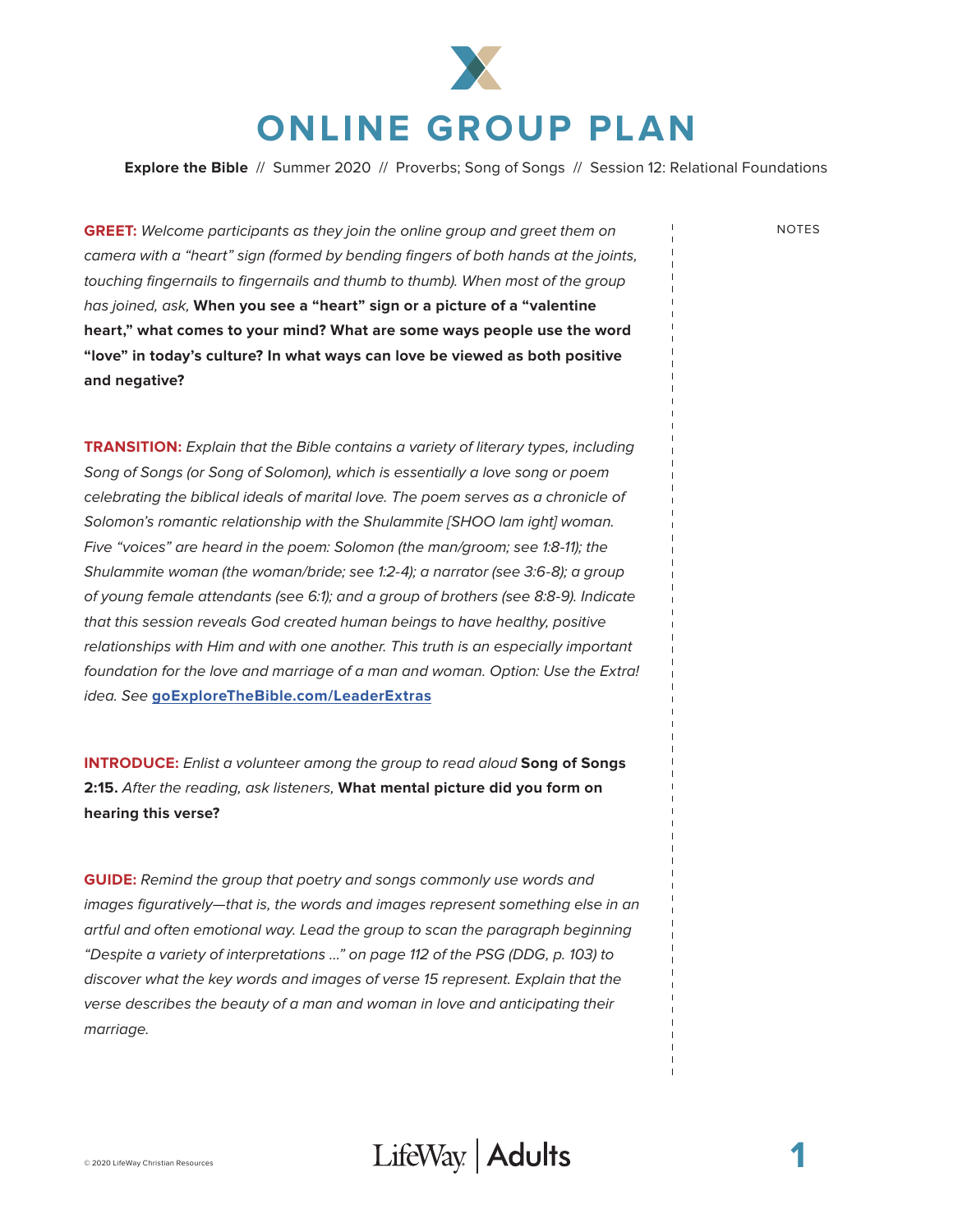**ASK:** What kinds of things might be considered "little foxes" that can harm **NOTES a marriage—sometimes even before it begins? What are some ways of "catching" those foxes?** (PSG, 112; DDG, p. 103)

**TRANSITION:** Verse 15 is all about preventative care for relationships, avoiding and getting rid of things that will harm relationships. Verses 16-17 focus on building trust. Intimate relationships such as marriage require attention and time to flourish.

**READ:** Invite the group to read silently **Song of Songs 2:16-17.** After a few moments, ask: **What words did you read in these verses that describe a strong mutual commitment between the soon-to-be-married couple?**

**COMPARE:** Read aloud 1 Corinthians 7:1-7, and ask how these New Testament verses give insight into Song of Songs 2:16-17.

**HIGHLIGHT:** Remind the group that "my love is mine and I am his" (v. 16) reveals that sexual intimacy is a gift from God that must be developed and guarded. Emphasize that trust and respect must be employed by both husband and wife for true intimacy to flourish.

**READ:** Read aloud **Song of Songs 3:1-5,** as the group listens for the desires of the bride as she longed to be with her groom.

**ASK: How do these verses relate to the idea that building strong, godly relationships requires restraint at times?** Direct the group to read silently the paragraph beginning "The pursuit of the bride for her soon-to-be husband …" on pages 115-116 in the PSG (DDG, p. 106). Ask: **How have you seen a person rationalize or justify sexual infidelity? What do these efforts to justify infidelity reveal about the person and about our world in general?**

**SUMMARIZE:** Use the three apply statements on page 117 of the PSG (DDG, p. 104) to review and emphasize the main points of this session ("Preventative Care," "Build Trust," and "Restraint Required").



**2**